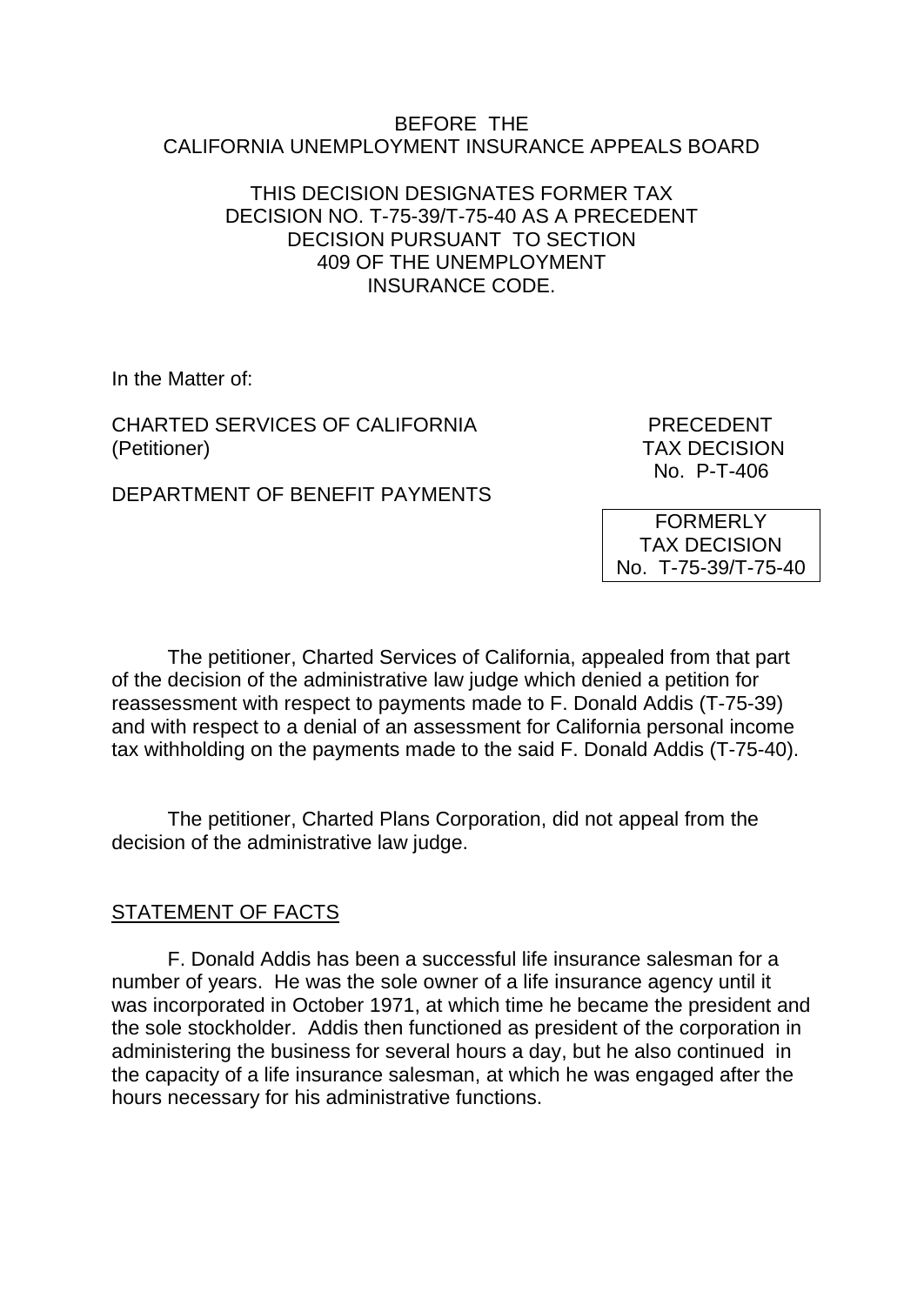## P-T-406

The petitioner engaged several life insurance salesmen as well as office help. The salesmen and Addis, upon completion of a policy sale, would receive a regular commission check, plus an override commission. Commission checks were payable to the petitioner corporation, which in turn paid the salesmen (including Addis) their commission by issuing a check from Charted Services of California. This arrangement was in effect with respect to payments to Addis as well as the other salesmen. The override commission was used to pay office expenses. Addis testified that he received less than the full amount of his commission checks because he had to expend some of his commission earnings to keep the petitioner corporation in operation. The petitioner did file an income tax return and showed a small profit. The Department's position is that Addis would not work the number of hours to which he has testified in administering the petitioner's business unless he was compensated for that time. Addis' position is that he hopes to increase the petitioner's business to the point where he may be able to at some time in the future draw a salary for his services to the petitioner.

## REASONS FOR DECISION

The mere fact that a corporation is solely owned by one individual, who is also an officer and director, is not in itself sufficient reason to disregard the corporate entity. Unless there is also some accompanying fraud or inequity to third persons, alter-ego principles do not apply. In this case no basis has been shown for disregarding the separate legal entity of the petitioner. In fact, the petitioner itself is not seeking to have its separate legal entity disregarded. Such a disregard of corporate entity would be contrary to the principles expressed by the California Supreme Court in Evelyn, Inc. v. California Unemployment Stabilization Commission (1957), 48 Cal. 2d 588 at pages 590 and 591, 311 P. 2d 500 at page 502.

There is no question that in his capacity of president of the petitioner corporation,F. Donald Addis is an employee of the corporation. Even before the enactment of Unemployment Insurance Code section 621 an officer of a corporation was recognized as having that status under common law principles where he was compensated for services rendered in that capacity. Code section 621 now specifically states that an officer of a corporation is an employee.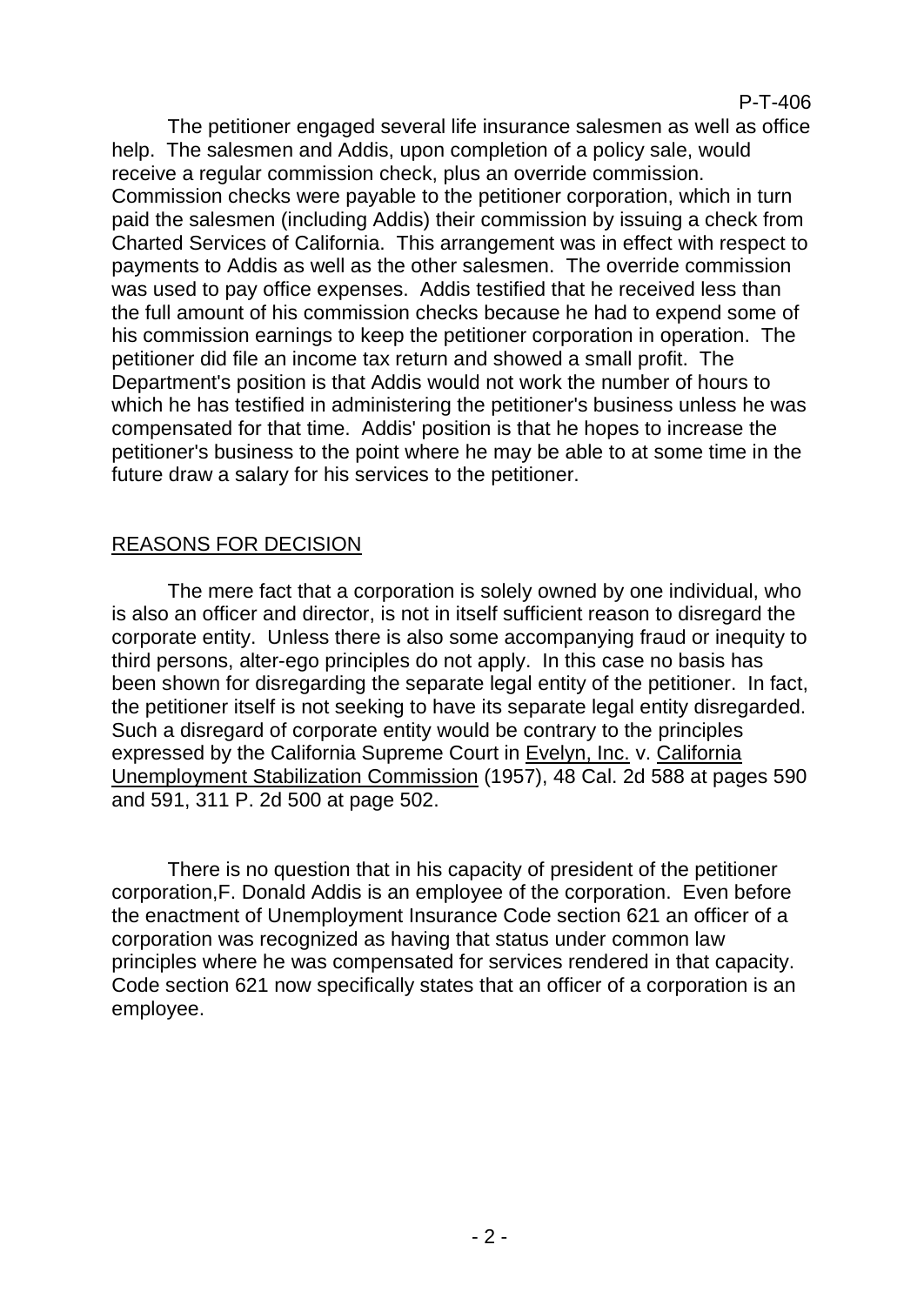However, the petitioner does question the status of Addis in regard to the services rendered in selling insurance for it. It is the petitioner's contention that these services were rendered in a separate transaction in which Addis was engaged as an independent contractor.

It has long been recognized that the relationship of employer and employee and that of principal and independent contractor are mutually exclusive. They cannot exist simultaneously with respect to the same transaction. Because of their mutually exclusive character, the proof of one status automatically precludes the existence of the other.

Such, however, is not the rule where different transactions are involved even though they are carried on simultaneously. Ever since the case of Knight v. Fox & Henderson (1850), 5 Exch. 721, 155 Eng. Rep. 316, the common law has recognized that an employee may in a separate transaction with his employer have the status of an independent contractor. This principle has been recognized and applied in a number of California cases. Hedge v. Williams (1901), 131 Cal. 455, 63 Pac. 721, 64 Pac.106; State Compensation Insurance Fund v. Industrial Accident Commission (1934), 2 Cal. 2d 94, 39 P. 2d 201; Guth v. Industrial Accident Commission (1941), 44 Cal. App. 2d 72, 112 P. 2d 969.

This principle is also being recognized and applied by the Internal Revenue Service in the administration of federal employment taxes. In Revenue Ruling 58-505, 1958-2 Cum. Bul. 728, the Service ruled that officers of a company engaging in the insurance business, who sell insurance policies for the company, aside from and independent of the duties as officers, are employees of the company with respect to the duties performed by them as officers, but are not employees with respect to their selling activities. While we are not conclusively bound by this ruling, it is a fact to which we must not only give consideration but one to which we must accord great weight in reaching our decision (Appeals Board Decision No. P-T-104).

While the foregoing amply supports the petitioner's position that it may engage the services of its officers as independent contractors in regard to separate transactions not involving their administrative duties on behalf of the corporation, it remains only to be considered whether the arrangement established was an independent one.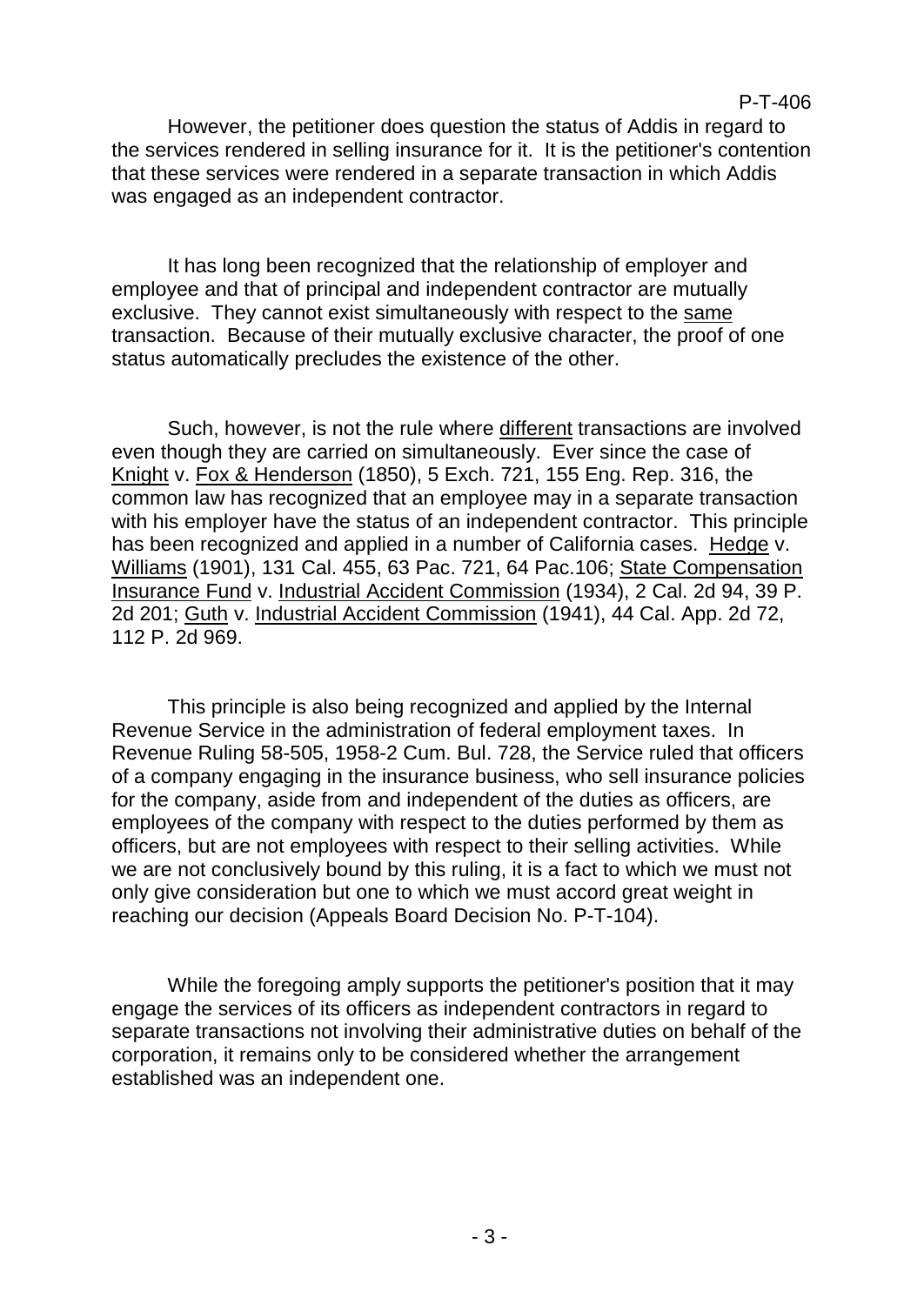Addis has been a successful life insurance salesman for many years. The work of selling was done away from the petitioner's premises in contacting prospects selected by Addis. He performed all of the work after his regular hours in an administrative capacity for the petitioner. Payment was by commission, with an override to the petitioner corporation.

While it is true that the commission checks were paid directly by various insurance companies to the petitioner, the funds are directly traced to the sales made by Addis. Addis is working in the capacity of president of the petitioner corporation in the prospect that at some future time the operation of the petitioner based on override commissions will be successful and will enable the petitioner to pay him a salary as president. On the basis of the record as it now stands we must find that the payments made to Addis are in fact commissions for life insurance sold, in which Addis operated as an independent contractor.

## DECISION

That part of the decision of the administrative law judge from which the petitioner appealed is reversed. The petition for reassessment with respect to payments made to Addis is granted (T-75-39) and the petition for reassessment with respect to personal income tax withholding on payments made to Addis is likewise granted (T-75-40). The decision of the administrative law judge in its other respects shall stand.

MARILYN H. GRACE

RICHARD H. MARRIOTT

DON BLEWETT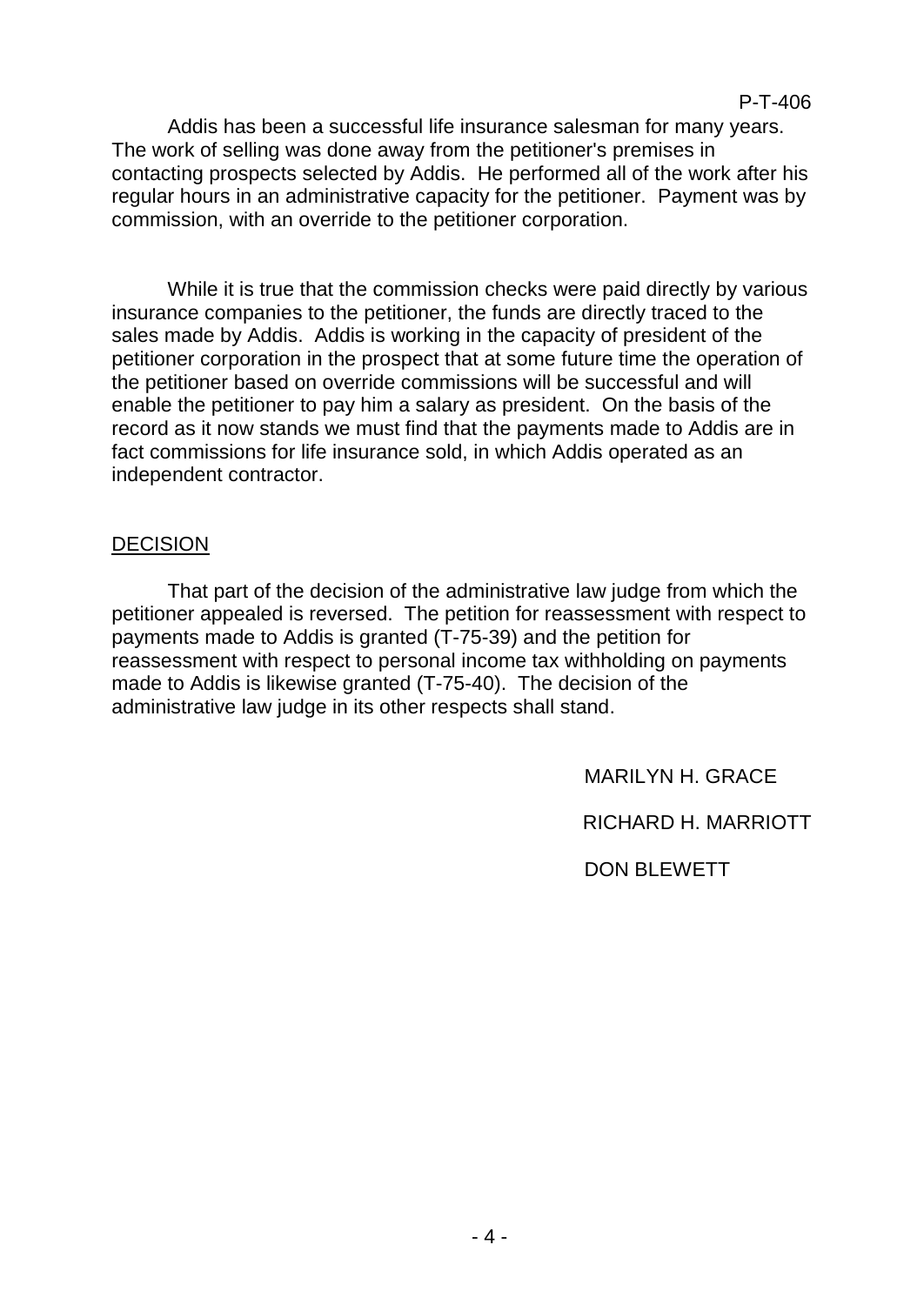Pursuant to section 409 of the Unemployment Insurance Code, the above Tax Decision No. T-75-39/T-75-40 is hereby designated as Precedent Decision No. P-T-406.

Sacramento, California, March 27, 1979.

# CALIFORNIA UNEMPLOYMENT INSURANCE APPEALS BOARD

MARILYN H. GRACE

HARRY K. GRAFE

RICHARD H. MARRIOTT

HERBERT RHODES

CONCURRING and DISSENTING - Written Opinion Attached

DON BLEWETT, Chairperson